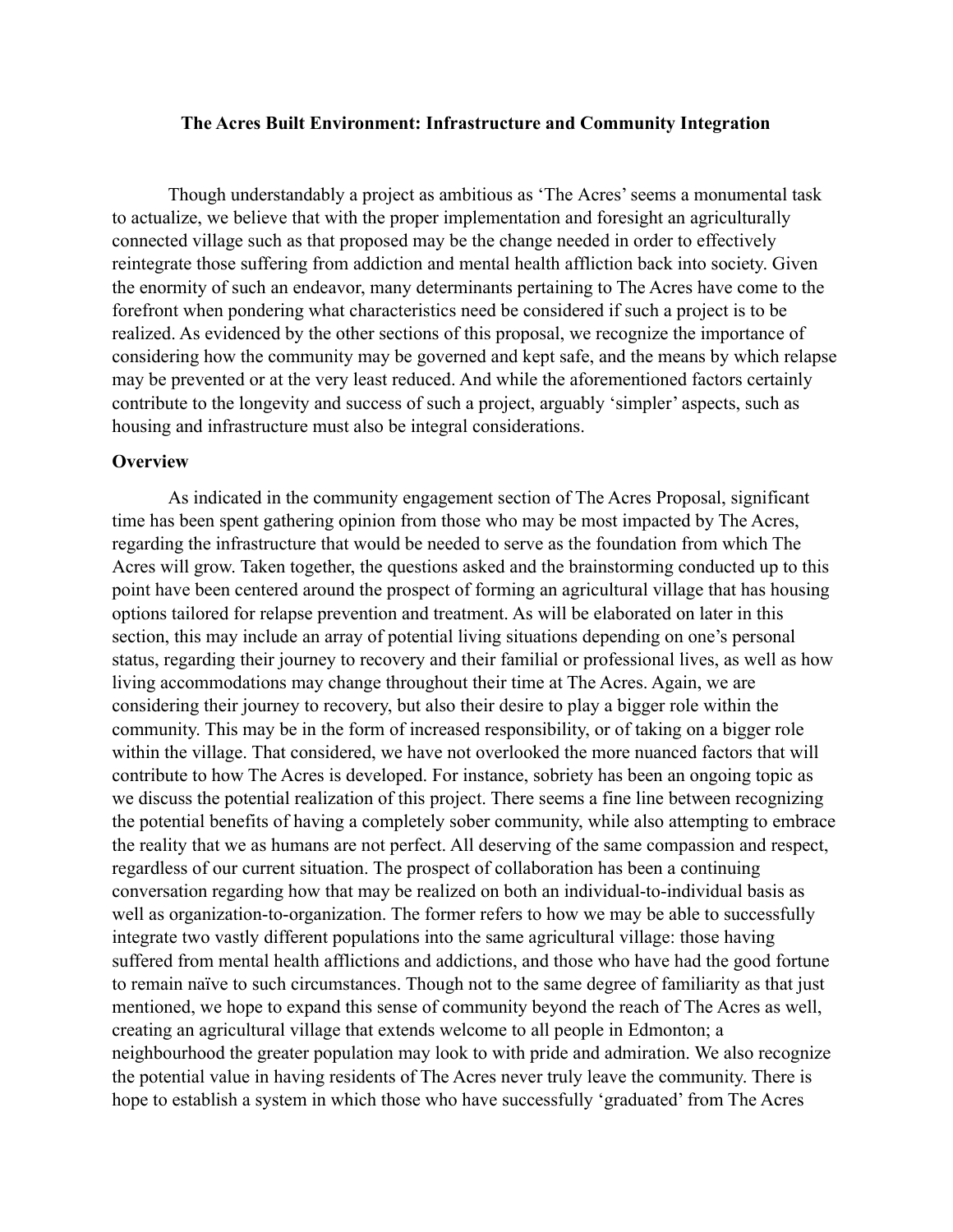might maintain a relationship with the community, whether that be through advocacy, volunteering, or mentoring those currently taking part in The Acres program. Lastly, though housing and living accommodations remain at the forefront of the conversation, significant thought has been allocated to recognizing the types of goods and services that will similarly help to support those on their journey to recovery. To be developed more fully later in this section, we strongly propose the inclusion of such services that may pertain to counseling and healthcare, labor, goods and food, lifestyle (gym, restaurant, community centre, etc.) and finally, a strong recommendation for the inclusion of an onsite detox facility. As alluded to in the other sections of this report, the significance of the agricultural component of The Acres community cannot be overstated. However, as this topic has been exhausted throughout the other sections it will only be briefly spoken of here.

### **Living Accommodations**

When considering the types of living quarters that will typify The Acres community, we made a point to account for the unique situations our occupants may have prior experienced, as well as designing a system that would be most beneficial as they venture along their journey to recovery. We furthermore recognize the importance of developing a community in which residents feel both comfortable and excited to lay down roots, to plan to stick around for the long-haul. Research has shown repeatedly that recovery from substance use disorder is not a 'quick-fix'. For instance, multiple studies have indicated that while not being a 'magic number', patients who continue treatment programs for longer than 90 days are considerably less likely to relapse when compared to their counterparts.<sup>1,2</sup> One even found that residents who dropped out of treatment before 90 days had similar rates of relapse as those who only stayed for 1 or 2.<sup>3</sup> Housing developments on their own are not the magical panacea to this seeming '90-day problem'. Rather, it is the right kind of housing, the right kind of community, that when actualized, may be able to foster an environment capable of retaining those needing the proper support. Per the Community Engagement section, housing that appears to be most desired when considering The Acres included family housing, rent-to-own condos, co-ops, and subsidized housing. To an extent, we would expect family housing to be a fundamental component of the community. Though potentially not as efficient when it comes to land usage, family housing would be critical for those attempting to reform stability in their lives, particularly those with partners and/or dependents. The stresses associated with attempting to get back on one's feet need not be compounded with having to deal with neighbours disgruntled by the sounds of pets or children behind thin walls. Furthermore, as will be elaborated on in due time, family housing may serve as a significant steppingstone for those who enter The Acres and may not at first be able to handle the increased responsibility associated with residing in a family home. As may be inferred by the nature of the manner of housing mentioned, we believe it imperative to account for the reality that many of those looking to take part in The Acres program may not be in the most stable of financial status and may benefit from added flexibility and support. Rent-to-own condos may be a more viable option for some, as it benefits those who may not have the financial means to make a down payment on a home, and/or poor credit history and the inability to qualify for a mortgage. Similarly, the inclusion of co-ops and subsidized housing within The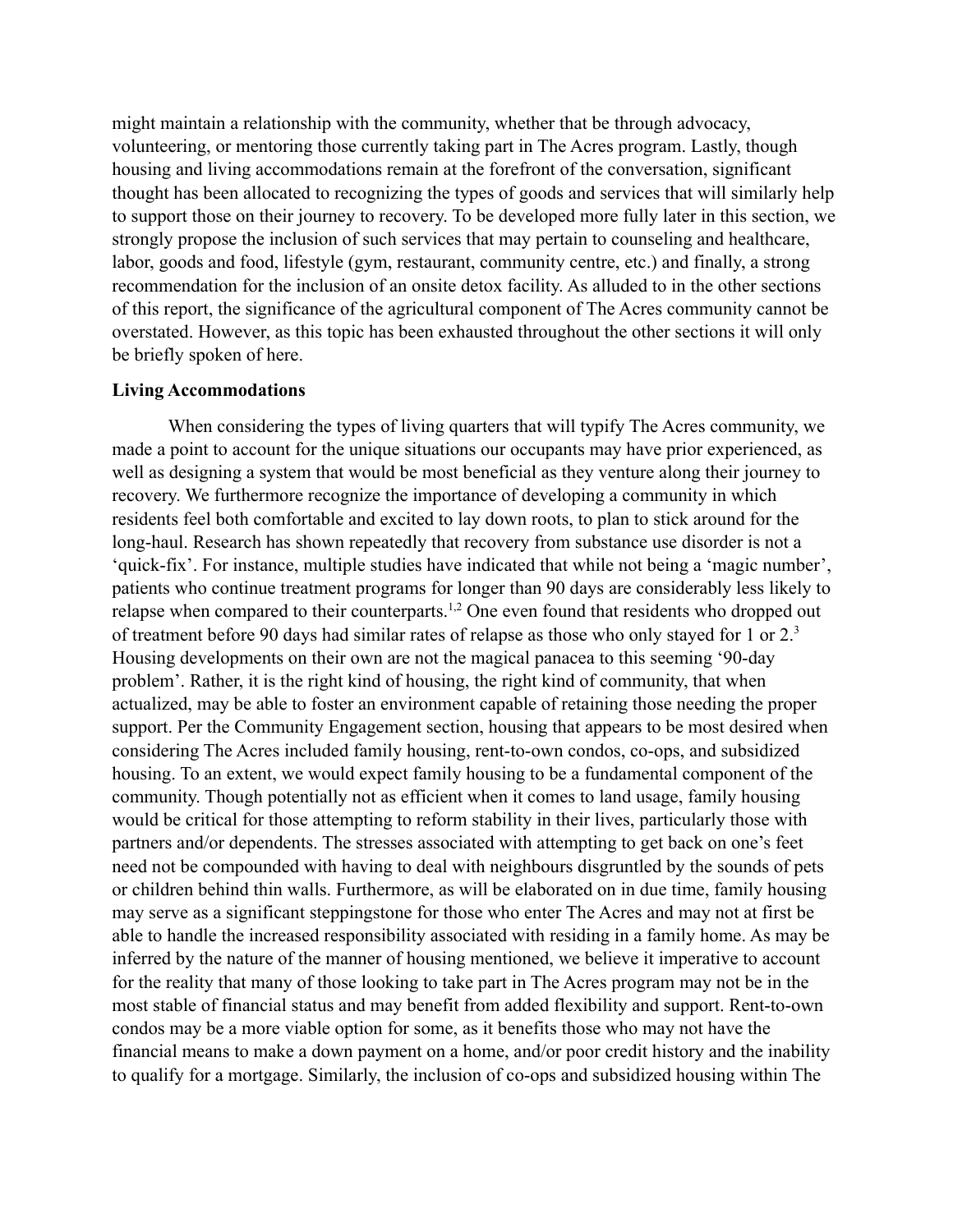Acres would be expected to limit financial burden, stress – and to an extent responsibility – for those who may not yet be in a position to handle such pressures.

More than simply being concerned with specific infrastructure, as it pertains to places of residence, we consider it prudent to recall that finances are not the sole factor when it comes to establishing safe and comfortable living. At The Acres we would intend to welcome those looking to take part in the program and accommodate them based on their own unique sufferings and personal situations. As an example, there may be a dedicated section of housing specifically for veterans struggling with substance use disorder. Studies have shown that veterans facing problems with substance use do so in a way unique to them, as opposed to their non-veteran counterparts. In Veterans, symptoms of PTSD and chronic pain may contribute substantially to their desire and perceived need to use.<sup>4,5</sup> Similarly, we recognize that many women afflicted by substance use and addiction are commonly found to be in rather precarious and undesirable situations in their personal lives. They may find themselves in an abusive relationship, caring for children alone, or otherwise pressed upon by external stressors, in addition to those posed by mental health and addiction. Having particular housing allocated for women may catalyze their recovery process as studies have shown that when placed in women's only recovery groups, participants have been found to more frequently report feeling safer, embracing more aspects of self-care, and having more of their needs met.<sup>6</sup> Furthermore, women with substance use disorders are less likely to enter treatment when compared to men<sup>7</sup>; having a system which endorses women and their journey to recovery at The Acres could greatly reduce this gap.

Lastly, in relation to the sorts of housing one may experience while residing in the community, we propose to include at The Acres a 'graduated living system' in which residents progress through types of living (if they so desire) that vary on a spectrum of freedom, responsibility, and support. Ideally, we would look at welcoming prospective community members and curating their living situation to that which both we and the member can agree would be best for their particular situation. This may be a young man attempting to get back on his feet, with no finances, and no work experience, who may be in need of increased support such as that which would be found at one of the housing co-ops. In time, as he moves further along his road to recovery, we would hope that through sobriety and self actualization, he would feel comfortable moving to new accommodations, including greater freedoms and a lesser need of direct support. On the other hand, if he has grown particularly fond of his form of accommodations or would like to give back more to the community, there would also be the possibility of assuming greater responsibility within his current residence. For example, the housing co-ops would necessitate senior residents capable of leading and helping those less experienced and in greater need of support. Additionally, they may be expected to lead when it comes to the upkeep and maintenance of the building. This system would also relate services offered within The Acres community. As occupants learn, grow, and mature throughout their stay they would be eligible for occupying higher positions within the greater community. This may come in the form of directing an area of the garden or working for one of the services offered in the community. In a sense we would be looking at fostering a community in which members are capable of recognizing their strengths and weaknesses and then contriving their living situations in ways to best match where they are on their journey.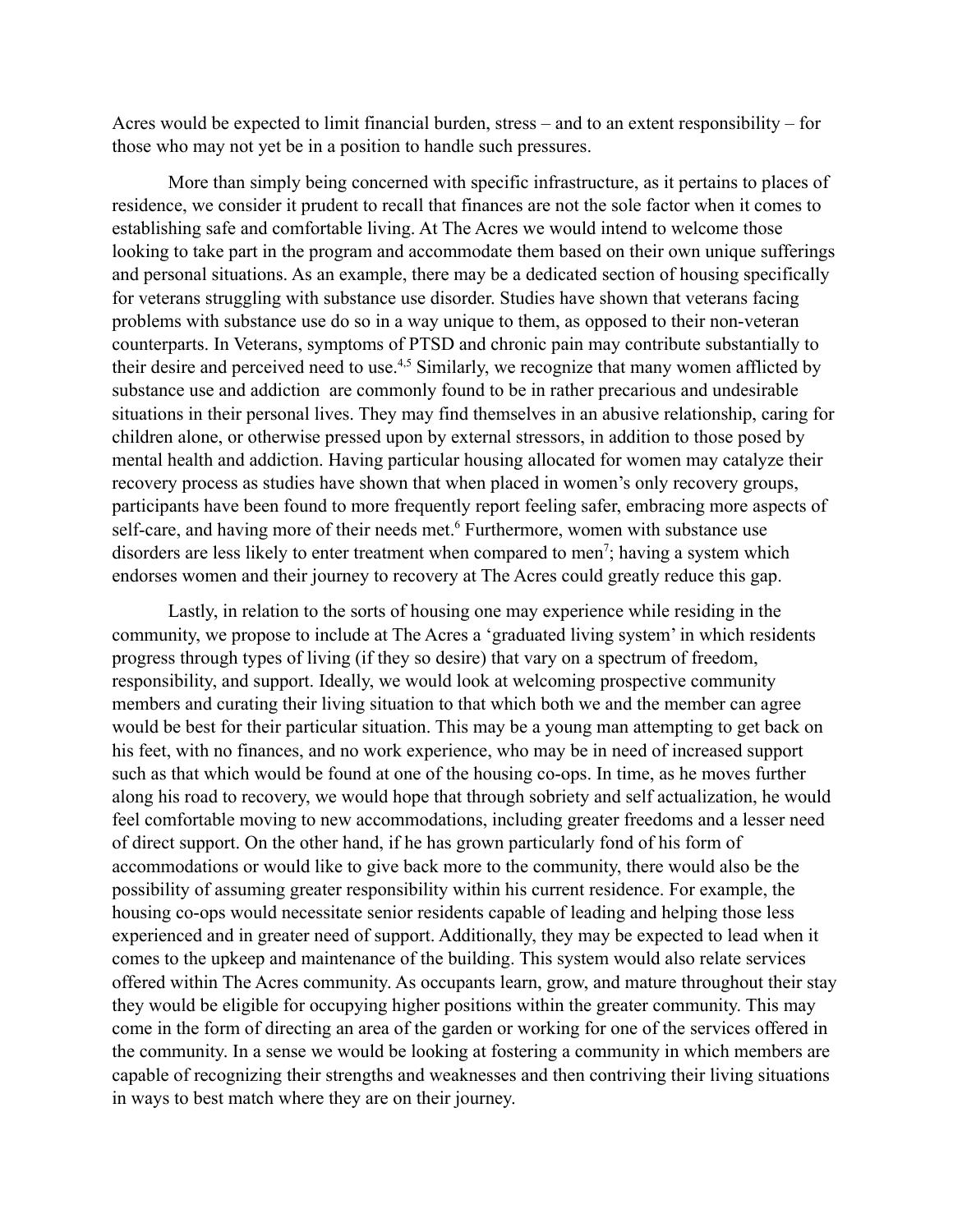## **Recovery Through Collaboration**

As evident by the material presented, we desire to develop a unique agricultural village in which those who may be struggling with substance use are able to progress to a healthier and happier life. However, we have come to recognize the potential benefits of inviting people of all capabilities into The Acres community, not simply those plagued by addiction and mental health challenges. At The Acres, we hope to include those not afflicted by dependency, with the expectation that the integration of perspectives will offer additional support and a means of promoting success throughout the program. Research has shown on numerous accounts the benefits of introducing people of varying backgrounds and knowledge to one another as it is believed the diversity of perspective can enhance one's educational experiences.<sup>8</sup> That considered, potential residents of The Acres will be expected to undergo a strict screening process and pertinent training. Regarding the former, we would have to ensure that those entering the community would be appropriate role-models and sources of support for those taking part in the program. For those attempting to put their lives back in order, the risk is simply too great. The anticipated training of such residents may involve learning to appreciate the boundaries of those attempting to find sobriety, education regarding proper language use, and being able to recognize and alert occupants to issues of codependency. Studies have noted the potential benefit of collaborating with outsiders in the recovery process as social support has been recognized to create a sense of inclusion, belongingness, and safety for patients.<sup>9</sup> Furthermore, those recovering from substance use disorder who are socially engaged in community-oriented practices have been found to lead healthier lives and encounter reduced mental distress when compared to their less fortunate counterparts.<sup>10</sup> At The Acres we can expect that collaboration on the micro level of person-to-person may not be the game changer that will swing the tides in our favor, however, the smallest bit of added perspective and support from those around may be able to snowball and result in the production of substantial change.

Looking now at the potential for collaboration at the macro level, we at The Acres intend to foster close relationships with other organizations throughout the greater Edmonton area. The approach taken by The Acres community is intended to be more holistic, tackling issues of sobriety, social capital, and self sufficiency amongst others; however, we are not so naïve as to believe that we are able to manage every facet associated with substance use. Organizations that offer services supportive of The Acres will be critical when it comes to fully accommodating residents. Collaboration between organizations, maintenance of systems that offer a close working relationship, and open communication will allow the best opportunity for offering the most thorough care possible. Research has shown that partnership is a viable strategy for the enhancement of performance and productivity among third sector organizations, as well as leading to better results-per-dollar than if organizations work individually.<sup>11</sup> For instance, there will likely be those with affiliation to The Acres suffering from mental health afflictions. Alberta Hospital Edmonton (AHE) is a psychiatric hospital to the NE of Edmonton and will likely play a significant role in the rehabilitation of our residents. Collaboration between The Acres and AHE would enable a more fluid transition if residents are expected to spend time admitted to the latter. In fact, evidence has shown that collusion between organizations may improve access to services and contribute to better health overall.<sup>12</sup> Of all the stresses one may have in their lives as an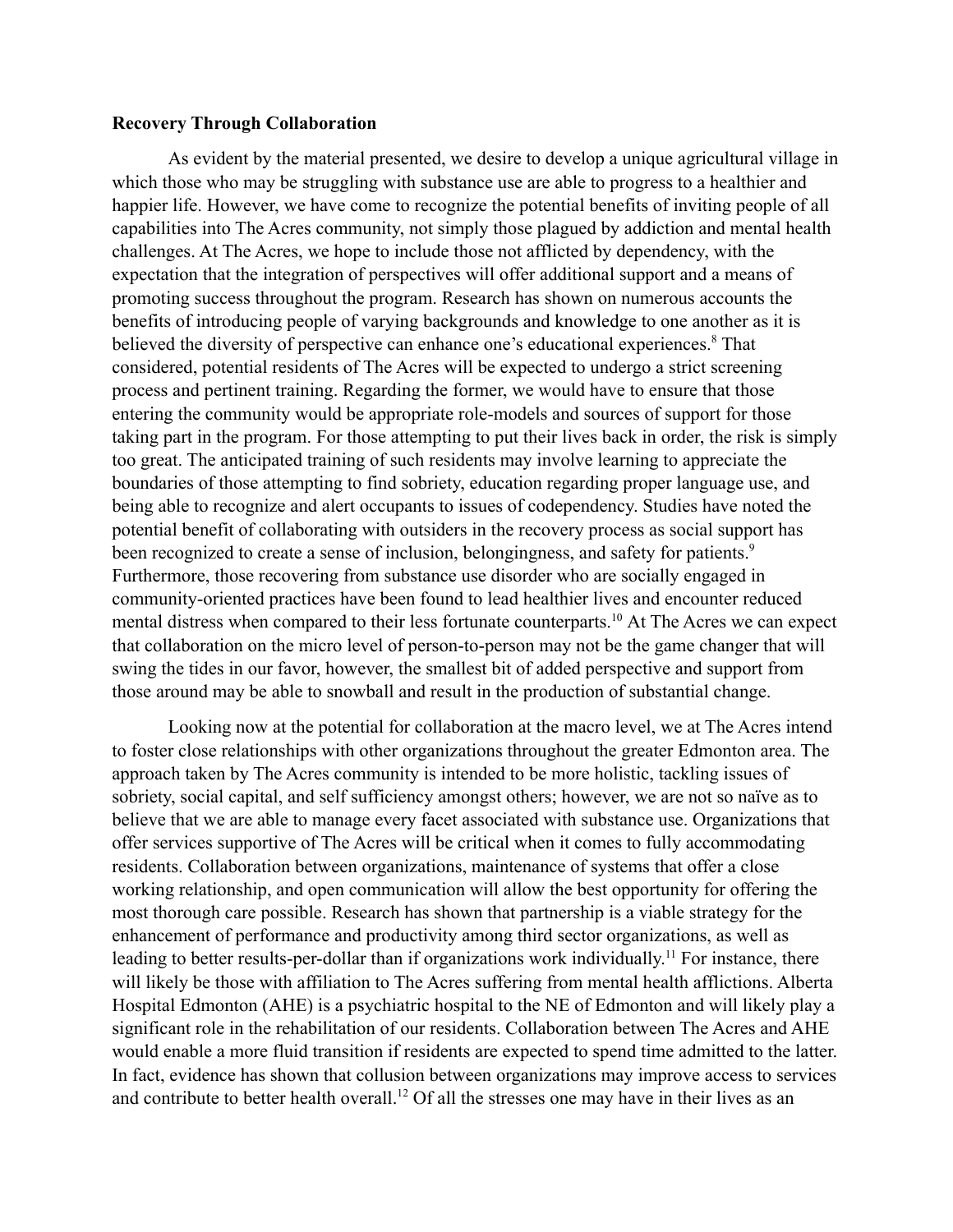in-patient, the concern that one may be evicted or otherwise removed from a rehabilitation program should not be added to the mix. Open communication between The Acres and other organizations, such as AHE, the Henwood Treatment Centre, and others, would facilitate the offering of an integrated and comprehensive treatment plan, thus allowing patients the greatest opportunity to lead healthy and happy lives.

Of similar intent, though larger in scope, we at The Acres expect to extend this sense of cooperation to more than just those taking an active role in resident recovery, opting to include the greater population of Edmonton as well. The Acres is not to be simply tolerated, or worse, shunned by the broader community. We cannot have it considered as merely a refuge for the less capable in our society; it is to be a place of favor, a beacon of hope, an addition to the city that Edmontonians can identify with, and look upon with pride. We intend to develop The Acres into an area desired by the greater community of Edmonton, welcoming of all people, regardless of background and affiliation, and not something to be marginalized or avoided. Though born from the devotion to provide service for those in need, The Acres is still to be a public neighbourhood, reflecting the obligation to cater to the general public as well. Supplementary to the housing and associated services local to The Acres, we plan to develop public walking trails, picnic sites, and other associated infrastructure pertinent to the inclusion and welcoming of peoples visiting the community. As such, we would include signage and orientations so that those passing through may be privy to our principles, our mission, and our expectations of those visiting – in relation to sobriety and respect of our residents. Furthermore, we will plan to host public events, embracing all people yearning for a sense of community and connectedness, such as theatre, outdoor concerts, or any others of a myriad of public engagements. Through involvement of those external to The Acres we expect to foster connections to the larger community, granting greater understanding of the hardships endured by those in the community, thus, potentially abating the stigmatization associated with mental health concerns and substance abuse. Finally, we hope to develop a system in which we can register and welcome members of the greater Edmonton community to take part in our garden projects. That considered, we would anticipate those interested to undergo appropriate orientation and education, to ensure they are comfortable and confident in being an ally to those living in the community.

Aside from developing systems to collaborate on both an individual and organizational basis, we at The Acres also recognize the advantage that could be realized by maintaining longitudinal collaboration as well. An aspect of the program that we believe would be imperative to its success is the preservation of relationships with those that have 'graduated' from The Acres community. We view The Acres as more than a treatment program, it can also be a support that others can count on from the moment they are welcomed, but then conceivably the relationship is never severed. It can be a community that they will never truly lose connection to, unless they truly desire just that. Though grossly generalized, the benefit of maintaining ties is two-fold. For one, past residents will always have the ability to rejoin The Acres community if they ever find themselves at risk of relapse. Secondly, those that have successfully moved on from The Acres will be able to serve as liaisons and supports for those currently undergoing the program. Through being able to empathize with their current experiences, former clients will be able to sponsor current residents and guide them down paths that they themselves found pertinent during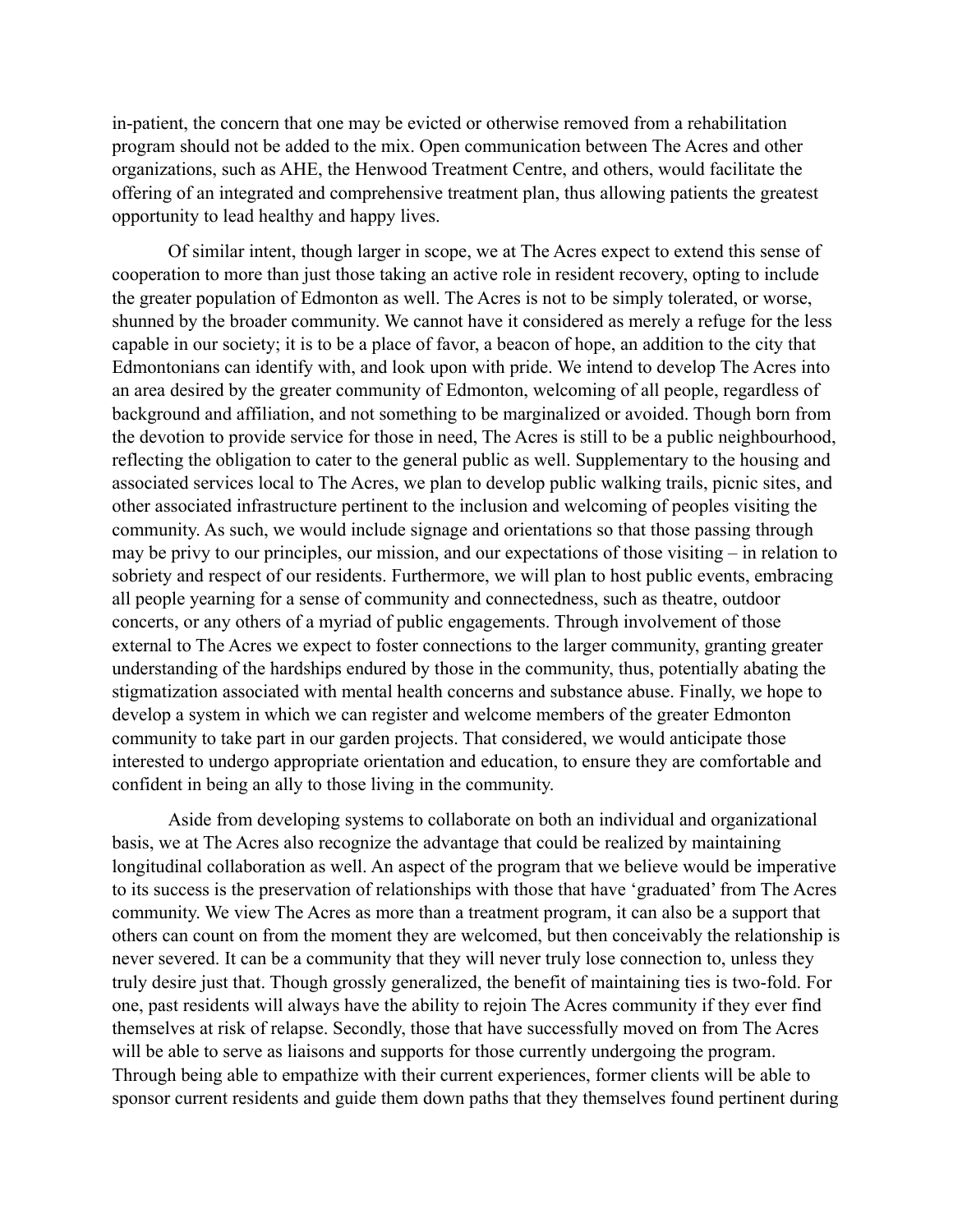their journey. Though in the preliminary stages of its development, the collaborative programs at The Acres will promote an atmosphere in which residents feel supported and capable of finding their own way back to health and sobriety.

## **Other Services**

Though critical to the success of The Acres community, that which may be characterized as housing is not the only aspect of infrastructure that needs to be considered. Literature has shown that neighbourhood satisfaction may mediate the association between perceived environmental characteristics and measure of mental health in adults; such characteristics include aesthetics and greenery, access to services, and services which positively correlate with good mental health status.<sup>13</sup> At The Acres we will endeavor to include a variety of lifestyle services which will afford occupants access not only to that which benefits their mental health and addiction directly, but the rest of their well-being holistically**.** The largest building we will hope to include within The Acres community will be a neighbourhood hall/community centre. Ideally multifaceted, the community centre would offer a place for residents to meet and discuss current events, propose change, and generally meet to speak their minds. Furthermore, the centre would be equipped with the means to host events and classes such as sports and arts programs. Research has shown that sustained, meaningful activities, supportive social networks, and new identities, play a key role in the cessation of substance use.<sup>14</sup> On a related note, space permitting, we would also prioritize a physical fitness centre within the community centre. Multimodal exercise has proven to improve depression, stress symptoms, and quality of life outcomes.<sup>15</sup> Other lifestyle services to include may be places(s) of worship, a coffee shop and/or restaurant, and a community kitchen. Clearly not an exhaustive list, we will expect to explore the topic of lifestyle services fully with appropriate stakeholders as the development of The Acres community moves forward.

Regarding services that may be viewed as more integral to the recovery process at The Acres, we would expect to include specialized services that most directly contribute to one's health and way of life, both physically and mentally**.** Likely an adjunct to the community centre, we will plan to include adequate space for health services such as a pharmacy, clinic(s), and areas for counseling/therapy. We also believe it would be in our best interest to have a labor office that may facilitate job searches and assorted vocational training services. Recognizing that many of the residents at The Acres might have limited job experience and ability, it would be prudent to provide resources effective to facilitating career advancement as they overcome their own unique challenges. We would propose to establish a food market and general store so that tenants need not leave for life necessities, simple goods, and materials. We fully expect some degree of manipulation regarding what types of services will be offered and available to The Acres community, largely depending on capital and that which is presumed most important by the appropriate shareholders. That considered, we expect The Acres to offer more than that which would be deemed needed for residents to simply get by, and rather, enough to confer happiness and health lasting much longer than their time within the community.

One service, however, that we believe would be paramount to include within The Acres development would be the inclusion of an onsite detox facility. By nature of this effort, many of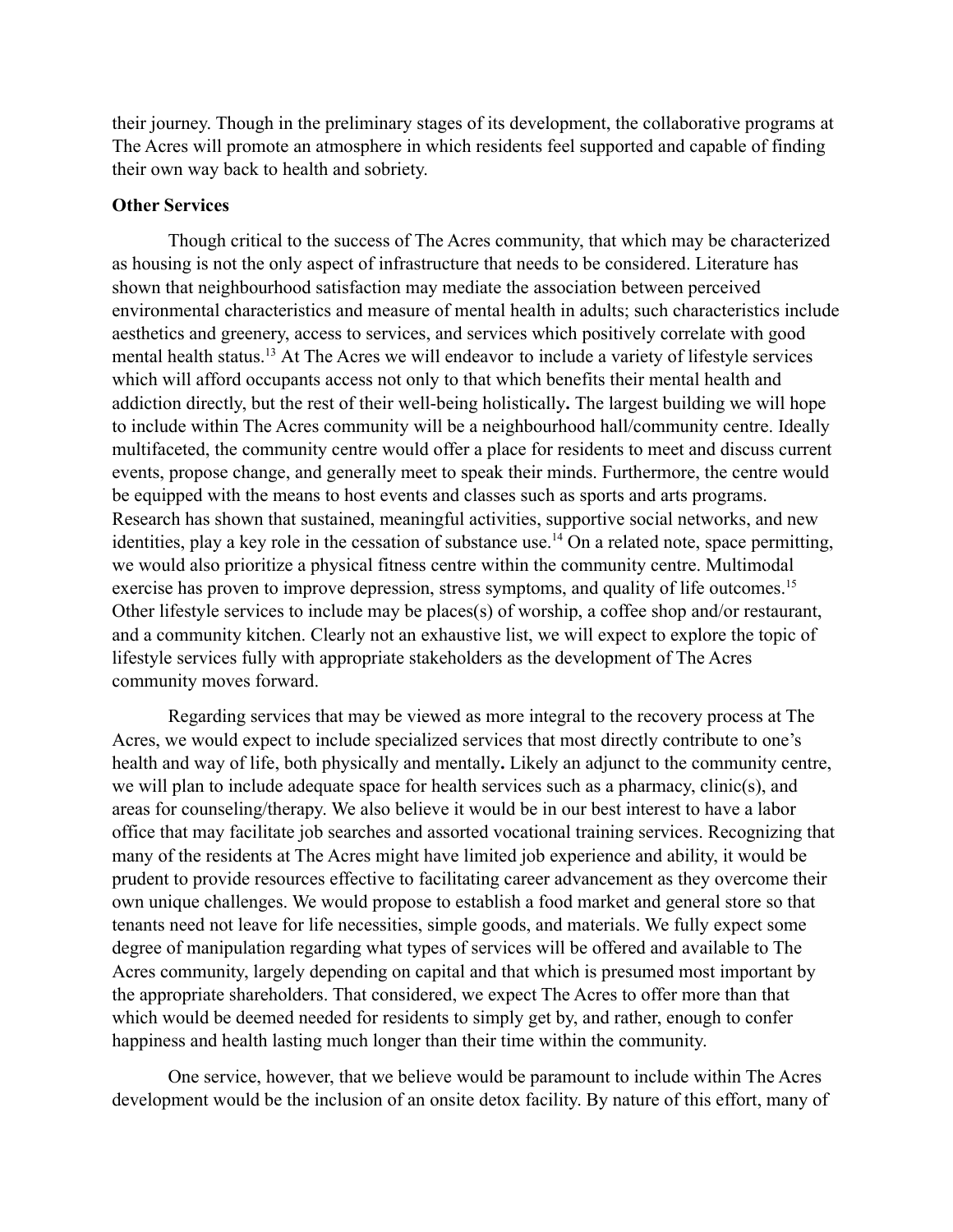those looking to enter the community will have recently been in contact with substances; additionally, there may be those already living within the community undergoing moments of weakness and relapse to their own particular vice. Though exact numbers are challenging to ascertain, a survey of the literature points to an overall relapse rate of 40-60% for those recovering from substance use disorder.<sup>16</sup> These numbers are rather astounding, disheartening, and painful to swallow. Though we aspire to mitigate this disparity to the fullest extent, we must remain cognisant and realistic that systems must be in place to account for this issue until it can be remediated. That being said, the road to treatment – never mind the road to recovery – is not so simple a trek. It is one rich in structure and impediment, but ultimately worthy of being a formidable endeavor. The incorporation of an onsite detox facility would diminish real barriers to the initiation of treatment and facilitate transition for prospective and current patients alike. Research has cited that lack of available detox services is a significant barrier for those suffering from substance use; furthermore, the stigma associated with being diagnosed with substance use disorder (SUD) or receiving detox services remains at large.<sup>17</sup> As a community, we would be able to extinguish the latter given the shared perspectives and experiences had by those living at The Acres. There would be no reason to expect stigma to last when all occupants are in the same boat. Similarly, we could expect that some of our tenants will be reluctant to divulge moments of relapse, given their fear of being forced to leave The Acres. Honesty in this case could be perceived as a step towards possibly reverting to homelessness. It must be quite apparent to those entering The Acres that this is not to be a concern. While we will never accept or tolerate substance use at The Acres, we recognize that to be stronger, sometimes the muscle has to tear first. We must strive to foster a self-sufficient process of recovery, not to stifle it. Other prevailing issues pertaining to substance use treatment and access to detox facilities include inadequate funding, but simple transport and distance to facilities has also been found to be a significant factor.<sup>18</sup> Patients, it seems, frequently are unable to reach potential treatment options as they lack the resources for public transit, their cars are broken down, or any other of a myriad of possibilities often faced by those in lower socio-economic status. Obviously this is a compelling argument for the inclusion of an onsite facility, given that such services within The Acres would greatly limit the barriers discussed.

The possibility of an onsite detox facility brings with it a new subject of contention: does an entirely sober community confer more benefit or detriment to its occupants? For many years arguments have been ventured on either side, contending whether it is in the patient's best interest to remove all vices from their lives, or to show compassion through harm reduction and the understanding. Is there a recognition, rather than vilification, that to relapse is to be human? While in many instances a powerful argument can be made that harm reduction may the best option, for instance programs that have been deployed in relation to opioid and related substances use, we aspire to have The Acres be an entirely sober, and dry community.<sup>19</sup> In theory, the existence of a sober community could pose additional challenges to its occupants, whether that be through the stigmatization of those going through relapse, or the shame associated with having to leave if one cannot maintain. That considered, we are confident that the resources and support that will be present at The Acres to be more than sufficient to help those in their time of darkest need. Though inevitably difficult for those trying to find their way along the road to recovery, we predict the best outcomes to be attainable if the community remains dry. A look at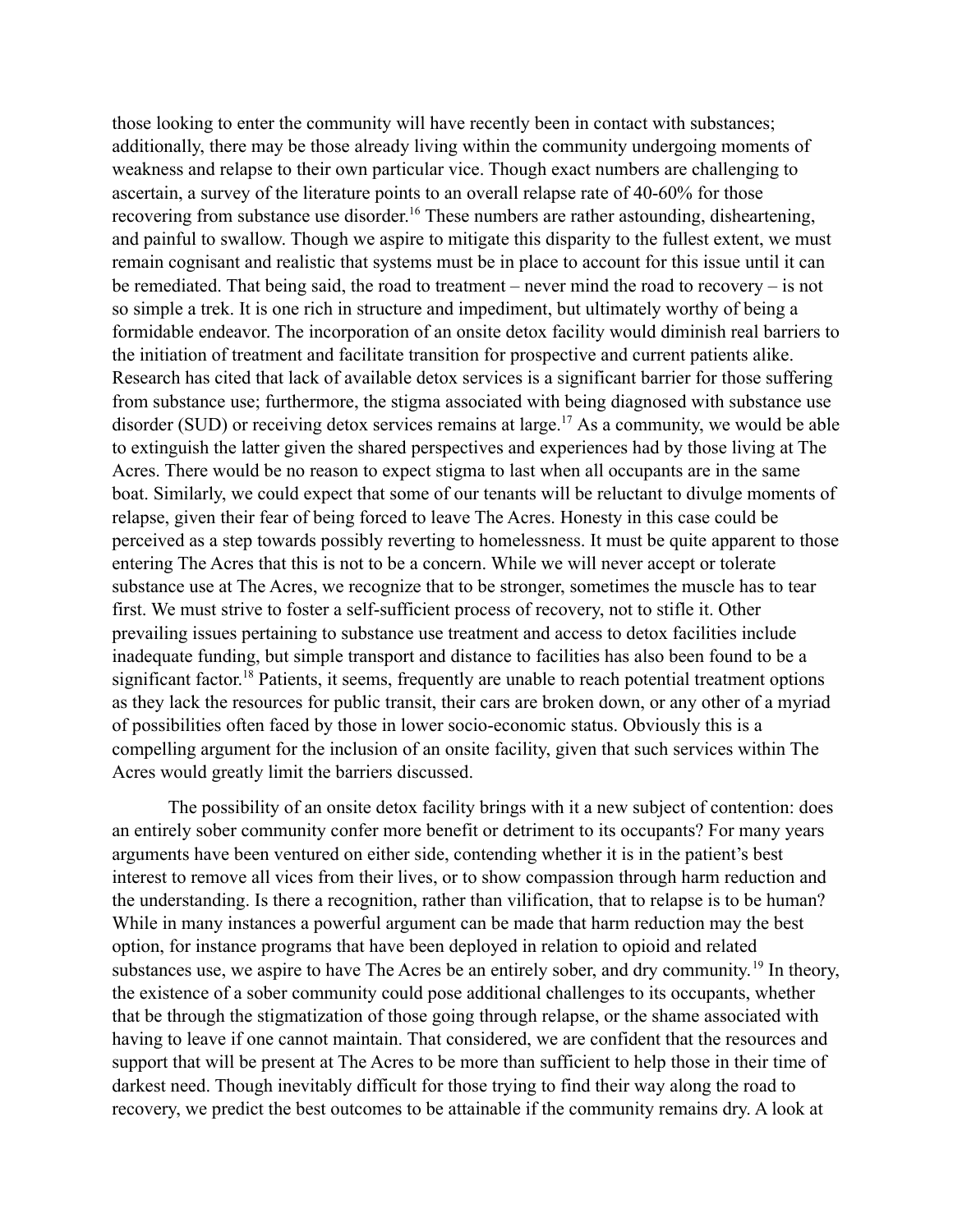the existing literature shows that social networks containing less substance use had better outcomes overall, but sober living in particular led to significant improvements in psychiatric severity and avoidance of future arrests.<sup>20</sup> Indeed, when compared to their counterpart, sober living houses are associated with increased odds of employment and higher job retention.<sup>21</sup> We recognize the inherent hardship our residents will endure as they attempt to traverse a new community, with new people, with a new way of life, and the degree to which this may be exacerbated by the strict parameters in place at The Acres. Nonetheless, the community will be there for its residents in perpetuity, and we are confident in our ability to develop a system capable of accomplishing substantial change.

Lastly, with regard to the general infrastructure of The Acres community, at this time we are unable to assess the viability of the option, but we have hopes – to some degree – to include a means of renewable energy for the sake of the community. Recognizing that most options within the industry – geothermal, biogas, wind, etc. – are unrealistic for such a small endeavor, one option that could be viable, even to a limited extent, would be solar. Though understandably The Acres community would not be able to derive all its power from solar alone, the opportunity to offset costs would result in significant value in the long term. If the potential for adding renewable energy to the grid exists, we would likely look to install panels onto buildings as the project is getting developed. Necessarily, such an endeavor would result in building development appropriately researched to ensure sufficient solar radiation would be available and absorbed. Based on current literature, we could expect that building roofs with correct orientations to allow the collection of solar energy can make significant contributions to reducing  $CO<sub>2</sub>$  emissions.<sup>22</sup> Though a cost-to-benefit analysis will assuredly have to be undertaken to assess feasibility, we are hopeful that as a community we will be able to do our part, in terms of eco friendly living, in addition to our role in the fight against substance use disorder, and for wellness**.**

# **The Garden**

While a critical component of community infrastructure, aspects of the community garden will not be exhausted in this section of the report given the degree to which it has been touched on in others. That being said, that which the garden stands for, and to which we are working towards as a community can never be spoken of enough. It is not simply that gardening is the route to recovery; if only it were that simple. Rather, at The Acres we aspire to trace the path of auspicious organizations that have come before, and to tailor our agricultural village into a community devoted to relapse prevention/treatment and self-help. Organizations around the world – The River Garden in Scotland, San Patrignano in Italy, Basta in Sweden, and Delancey Street in the USA – have successfully employed programs centered around the idea of self-help and social enterprise. At The Acres, the purpose of the garden is not to keep people busy, nor is it to profit off the labor of others. Rather, it is a means by which the residents may learn real-life skills, regain self-esteem, and develop a novel sense of self, capable of choosing and acting appropriately to lead a long and healthy life. Intentional labour offers intellectual challenge, the fostering of new relationships, and overall gives us a better understanding of what is necessary to do good in our lives, not only for ourselves, but for others. Through a system built on the notion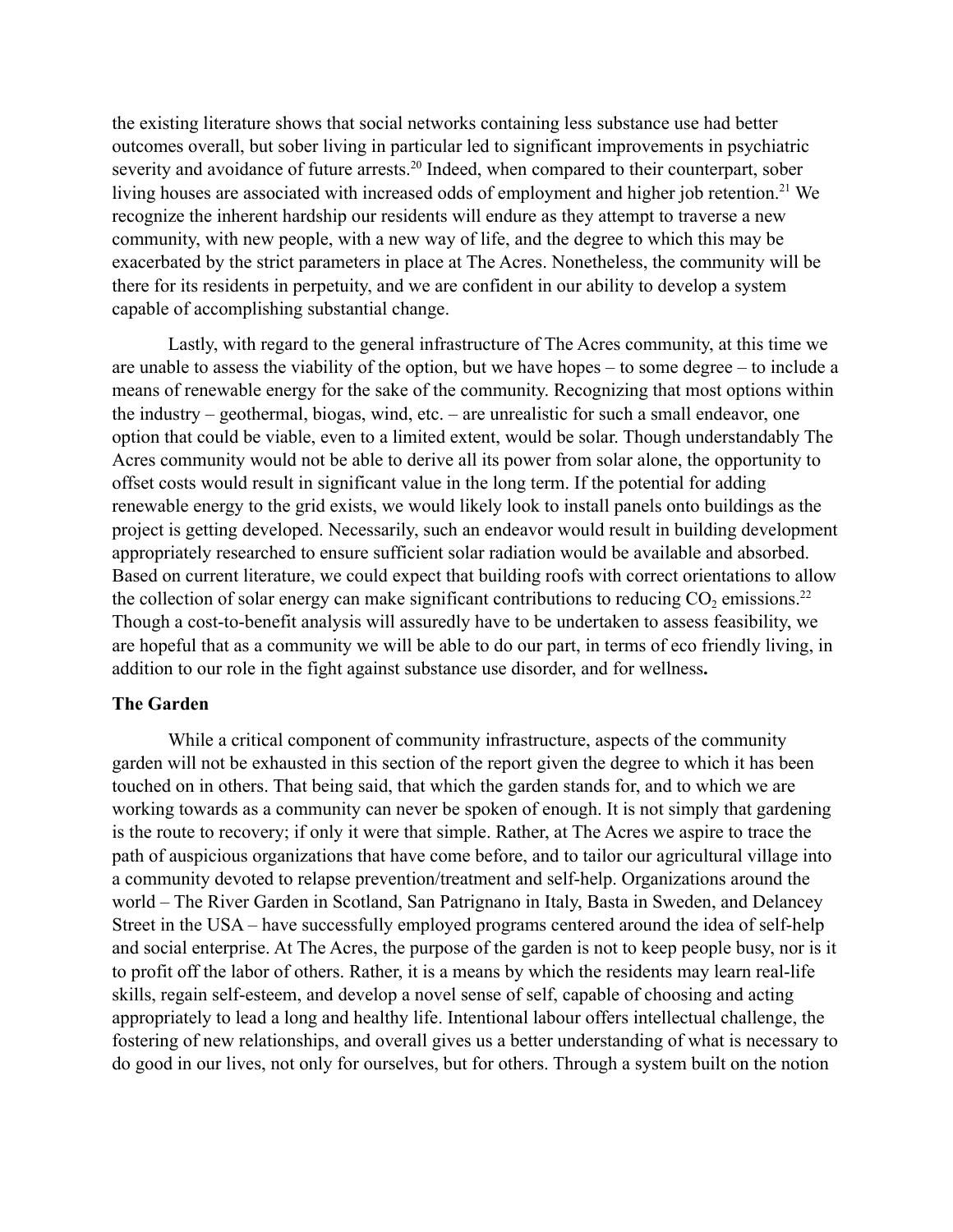of self-help, we will plan to give those who come to The Acres the tools necessary to enact change in their lives. It will be up to them, however, to use those tools to the best of their ability.

# **References**

- 1. Simpson, D. D., Joe, G. W., Fletcher, B. W., Hubbard, R. L., & Anglin, M. D. (1999). A national evaluation of treatment outcomes for cocaine dependence. *Archives of General Psychiatry*, *56*(6), 507-514.
- 2. Hser, Y. I., Grella, C. E., Hubbard, R. L., Hsieh, S. C., Fletcher, B. W., Brown, B. S., & Anglin, M. D. (2001). An evaluation of drug treatments for adolescents in 4 US cities. *Archives of general psychiatry*, *58*(7), 689-695.
- 3. Simpson, D. D., Joe, G. W., & Brown, B. S. (1997). Treatment retention and follow-up outcomes in the Drug Abuse Treatment Outcome Study (DATOS). *Psychology of Addictive behaviors*, *11*(4), 294.
- 4. Becker, W. C., Fiellin, D. A., Gallagher, R. M., Barth, K. S., Ross, J. T., & Oslin, D. W. (2009). The association between chronic pain and prescription drug abuse in Veterans. *Pain Medicine*, *10*(3), 531-536.
- 5. Shipherd, J. C., Stafford, J., & Tanner, L. R. (2005). Predicting alcohol and drug abuse in Persian Gulf War veterans: what role do PTSD symptoms play?. *Addictive behaviors*, *30*(3), 595-599.
- 6. Greenfield, S. F., Cummings, A. M., Kuper, L. E., Wigderson, S. B., & Koro-Ljungberg, M. (2013). A qualitative analysis of women's experiences in single-gender versus mixed-gender substance abuse group therapy. *Substance use & misuse*, *48*(9), 750-760.
- 7. Greenfield, S. F., Brooks, A. J., Gordon, S. M., Green, C. A., Kropp, F., McHugh, R. K., ... & Miele, G. M. (2007). Substance abuse treatment entry, retention, and outcome in women: A review of the literature. *Drug and alcohol dependence*, *86*(1), 1-21.
- 8. Whitla, D. K., Orfield, G., Silen, W., Teperow, C., Howard, C., & Reede, J. (2003). Educational benefits of diversity in medical school: a survey of students. *Academic Medicine*, *78*(5), 460-466.
- 9. Zaidi, U. (2020). Role of social support in relapse prevention for drug addicts. *International Journal of Innovation, Creativity and Change*, *13*(1), 915-24.
- 10. Mericle, A. A. (2014). The role of social networks in recovery from alcohol and drug abuse. *The American Journal of Drug and Alcohol Abuse*, *40*(3), 179-180.
- 11. Proulx, K. E., Hager, M. A., & Klein, K. C. (2014). Models of collaboration between nonprofit organizations. *International Journal of Productivity and Performance Management*.
- 12. Alderwick, H., Hutchings, A., Briggs, A., & Mays, N. (2021). The impacts of collaboration between local health care and non-health care organizations and factors shaping how they work: a systematic review of reviews. *BMC public health*, *21*(1), 1-16.
- 13. Leslie, E., & Cerin, E. (2008). Are perceptions of the local environment related to neighbourhood satisfaction and mental health in adults?. *Preventive medicine*, *47*(3), 273-278.